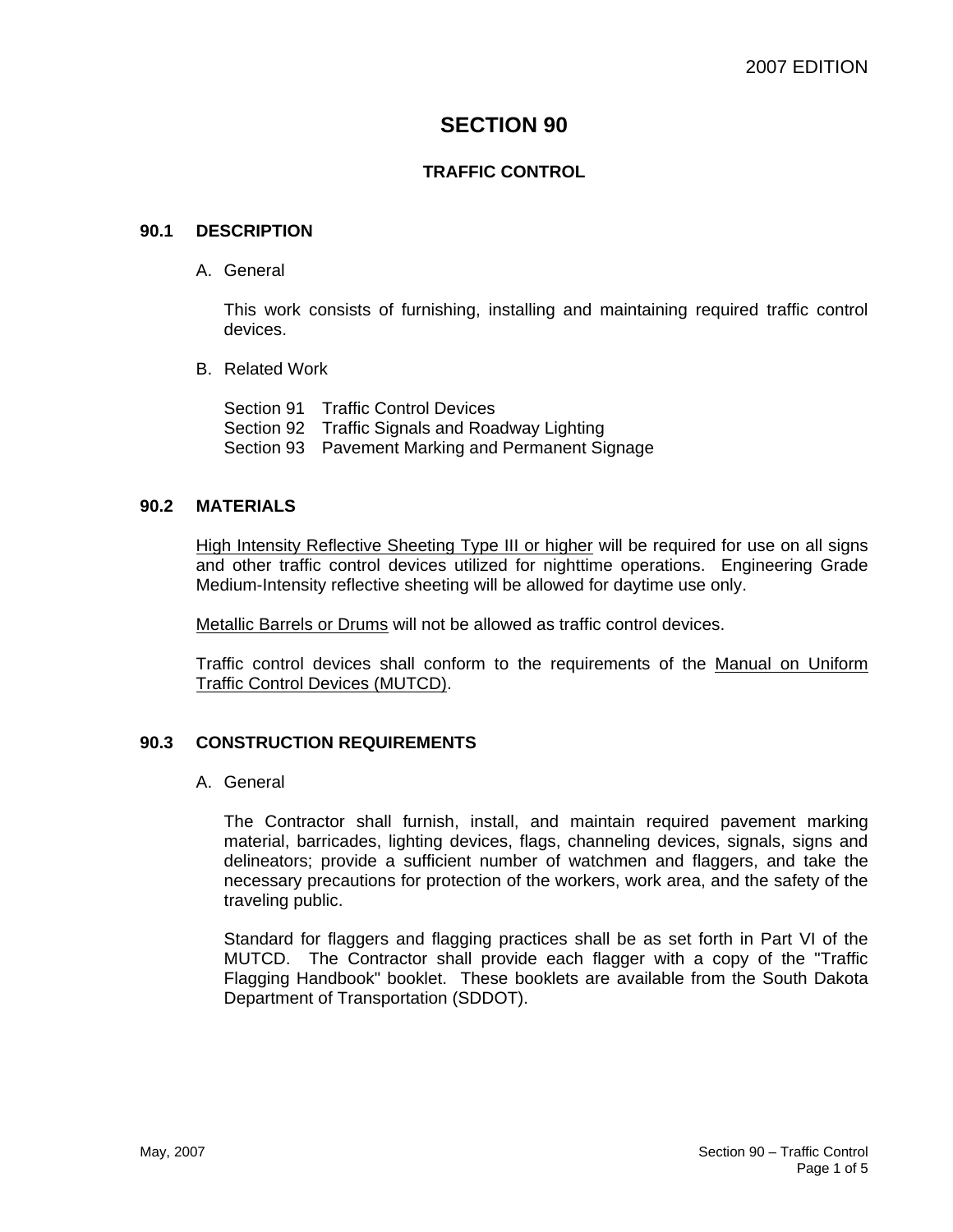All existing traffic control devices shall remain the property of the City. All signs/posts shall be removed by the Contractor, unless otherwise directed on the plan sheets or by the Engineer. All signs/posts removed shall be delivered to the City of Rapid City, Traffic Operations yard at 709 Steele Avenue. A receipt is to be provided by the Contractor to the project inspector for all signs delivered to the Traffic Operations yard. Any sign/post damaged by the Contractor due to removal or transport shall be replaced at the sole expense of the Contractor.

The Contractor shall change the location of traffic control devices to keep them current with construction requirements.

The Contractor designate a person in his employ who shall be responsible for the inspection, repair, reinstallation, removal, relocation, or other work needed to maintain necessary traffic controls. The Contractor shall provide for inspection of all traffic controls at least once every calendar day throughout the project time. The Contractor shall keep records of this work, including, at a minimum, inspector name, date and time of inspection, and notation of all items inspected or repaired.

Shadow vehicles shall be used for brooming operations unless otherwise directed. They shall be a four-wheel motor vehicle with a flashing amber light arrow board and shall have a "ROAD MACHINERY AHEAD" sign mounted in a prominent position, visible to approaching traffic. The broom shall be equipped with a flashing amber light.

Barricades, delineators, vertical panels, cones, drums, tubular markers, and temporary road markers used to separate opposing traffic shall be bi-directional.

Traffic control devices shall be promptly removed, covered, or turned to face away from the traffic when the need for such devices no longer exists. Portable signs, which are turned to face away from the roadway, shall be moved off the shoulder area as a safety precaution. Signs shall not be visible from another travel direction.

Warning lights, when required, shall be a minimum eight inches in diameter and operate during hours when the hazard or need for regulation exists.

Warning lights may be operated singly or in groups containing more than one unit. When more than one unit is used, they shall be horizontally aligned and flashed simultaneously or vertically aligned and flashed alternately.

When used in conjunction with signs, the light shall not be located within the face of the sign nor more than 12 inches above the top of the sign. When used with barriers and channelizing devices, the beacon shall be at least three feet and not more than six feet above the pavement.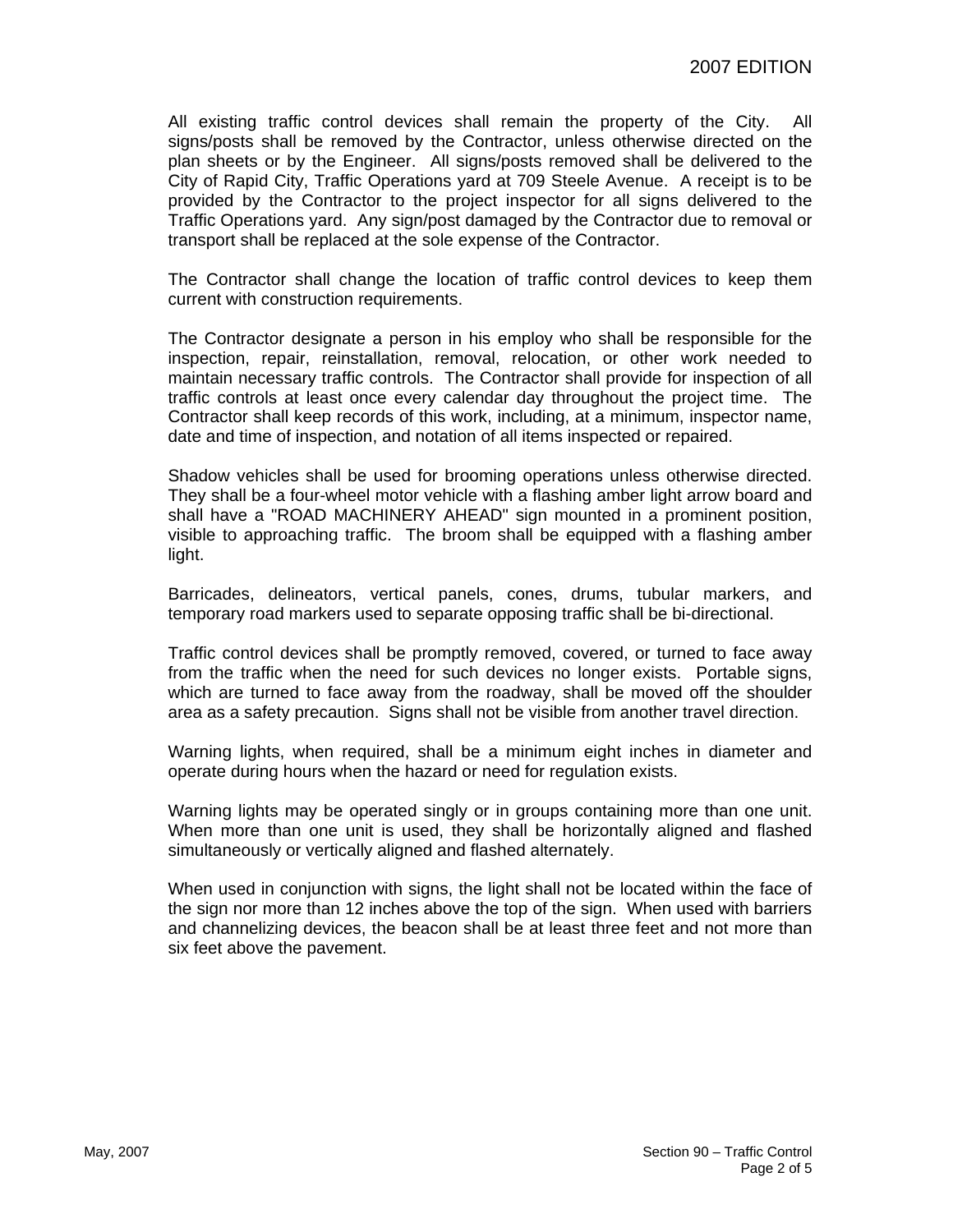B. Temporary Pavement Marking

Temporary Pavement Marking Tape Type 1 will generally be limited to temporary striping and temporary marking on pavement that will be removed or covered with an additional lift or for other uses that do not require removal of the tape. It may also be used and subsequently removed on tangent sections along normal lane line locations.

Temporary Pavement marking Tape Type 2 will be required for all striping, involving pavement that is the final driving surface.

Temporary road markers, when used, shall be either yellow or white, as specified on the plans.

Temporary or permanent centerline marking and, on multi-lane sections, temporary or permanent lane lines, shall be placed prior to opening to traffic newly paved or roto-milled surfaces, asphalt surface treatments, seal, prime, and tack coats. Marking of edge lines are not required.

Temporary marking shall be accomplished with Temporary Pavement Marking Tape of the type specified or with Temporary Road Markers.

Temporary markings shall be of the color specified on the plans or as directed by the Engineer.

Temporary Pavement Marking Tape shall be applied in accordance with the manufacturer's recommendations. Tape used for centerline marking shall be applied in four inch width, 12 inches long at intervals not to exceed 40 feet. Solid stripes specified on the plans shall consist of tape applied in four inch widths for the length shown. Solid stripes are required for all longitudinal lines for 150 feet in advance of any traffic signal.

Temporary Road Markers shall be applied in accordance with the manufacturer's recommendations. The markers shall be applied at intervals not to exceed 40 feet when used for a centerline marking. Markers used for a required solid strip shall be applied at intervals not to exceed eight feet. Temporary Road Markers shall not be placed more than 24 hours prior to covering the in-place markings on the surface, unless otherwise allowed by the Engineer. The protective covers shall not be removed until after all oil, within two feet of them, has been applied and rolling has been completed.

Temporary markings shall be maintained in good condition until the permanent striping is in place. Temporary markings, which the Engineer determines to be no longer applicable shall be completely removed and obliterated at no expense to the City.

The City will furnish "NO PAVEMENT MARKING" signs and mileage plates for installation by the Contractor at locations shown on the traffic control plan sheets.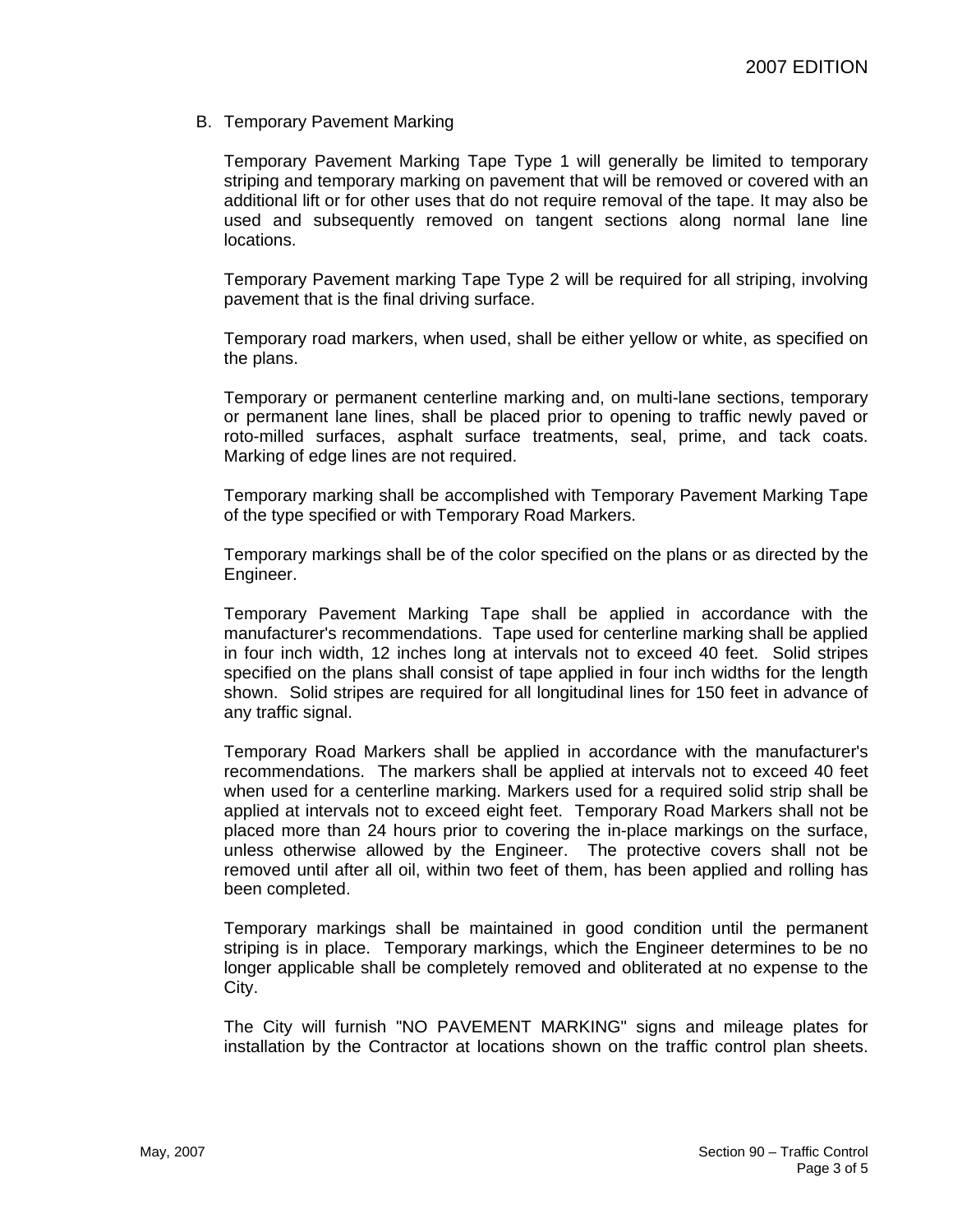These signs shall be installed when striping has been obliterated. These signs, when required, shall be used in conjunction with temporary markings. Required posts, hardware, and incidentals necessary for the installation of the signs shall be furnished by the Contractor and will become the property of the City upon completion of the project. These signs will be removed, by the City after permanent pavement markings are in place.

C. Removal of Pavement Markings

Traffic stripes and pavement markings not matching current traffic flows, or as designated by the Engineer, shall be completely removed and obliterated.

Pavement markings shall be removed to the fullest extent possible from the pavement by any method that does not damage the surface or texture of the pavement. Sand or other material deposited on the pavement because of removing markings shall be removed as work progresses. Accumulations of sand or other material, which might interfere with drainage or might constitute a hazard to traffic, will not be permitted. Pavement markings shall be removed before any change is made in the traffic pattern. Covering the markings is not acceptable removal.

Where blast cleaning is used for the removal of pavement markings or for removal of objectionable material, and such removal operation is being performed within 10 feet of a lane occupied by the traveling public, the residue, including dust, shall be removed immediately after contact between the sand and the surface being treated. Removal shall be by a vacuum attachment operating concurrently with the blast cleaning operation or by other methods approved by the Engineer.

Damage to the pavement or surfacing caused by pavement marking removal shall be repaired at the Contractor's expense by methods acceptable to the Engineer.

All construction traffic controls remaining on the site following project acceptance shall become the property of the City.

### **90.4 METHOD OF MEASUREMENT**

Field measurement for the item "Traffic Control" will not be required.

#### **90.5 BASIS OF PAYMENT**

When an item for Traffic Control is included in the proposal, payment will be made at the lump sum contract price and shall be considered as full compensation for costs incidental thereto. Payment will be full compensation for installation, maintenance, relocation, and removal of the traffic control devices. Based on the lump sum contract price for Traffic Control, partial payments will be considered based on the following schedule: